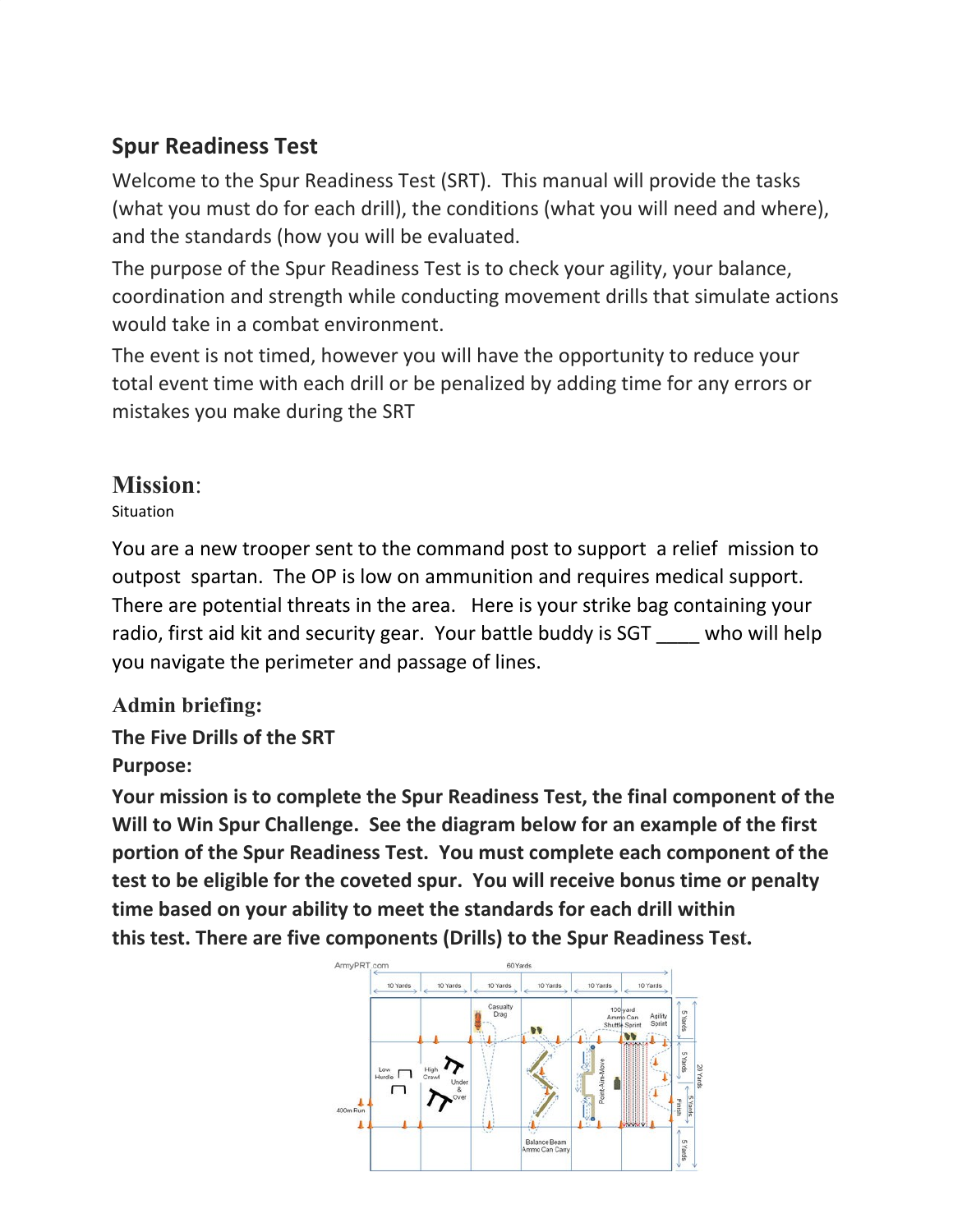# **#1 Agility Drill - High Crawl/Low Hurdles/High Hurdles**

### **Tasks:**

- a) You will move from start point down a lane requiring you to "high crawl" to the hurdle. See video link on how to high crawl. Upon reaching the first hurdle you will stand up jump over the two low hurdles
- b) At the second set, high hurdles, you will maneuver under the first high hurdle then scale over the next high hurdle.
- c) Upon completion of high hurdles you will move to the next station

## **Conditions**

- a) Candidate will be provide a simulated rifle with sling
- b) Two low hurdles (jumping over)
- c) Two high hurdles (crawling under and scaling over)
- d) Flat terrain of 10-20 meters

## **Standards**

- a) Properly high crawl on ground to low hurdles
- b) Jump over both high hurdles without touching hurdles or falling
- c) Sprint to High hurdles crouch and move under high hurdle
- d) Sprint to 2<sup>nd</sup> High Hurdle move over high hurdle obstacle (scale)

## **Penalty time: (maximum total penalty time (addition) is 3 minutes for drill)**

- a) Failure to move in high crawl position to low hurdles (1 minute)
- b) Failure to leap over low hurdles (1 minute)
- c) Failure to cross under and over high hurdles (1 minute)

## **Bonus Time: (maximum total bonus time (subtraction) for drill is 3 minutes)**

- a) 1 minute time reduction for proper high crawl
- b) 1 minute time reduction for proper low hurdles engagement
- c) 1 minute time reduction for proper high hurdles engagement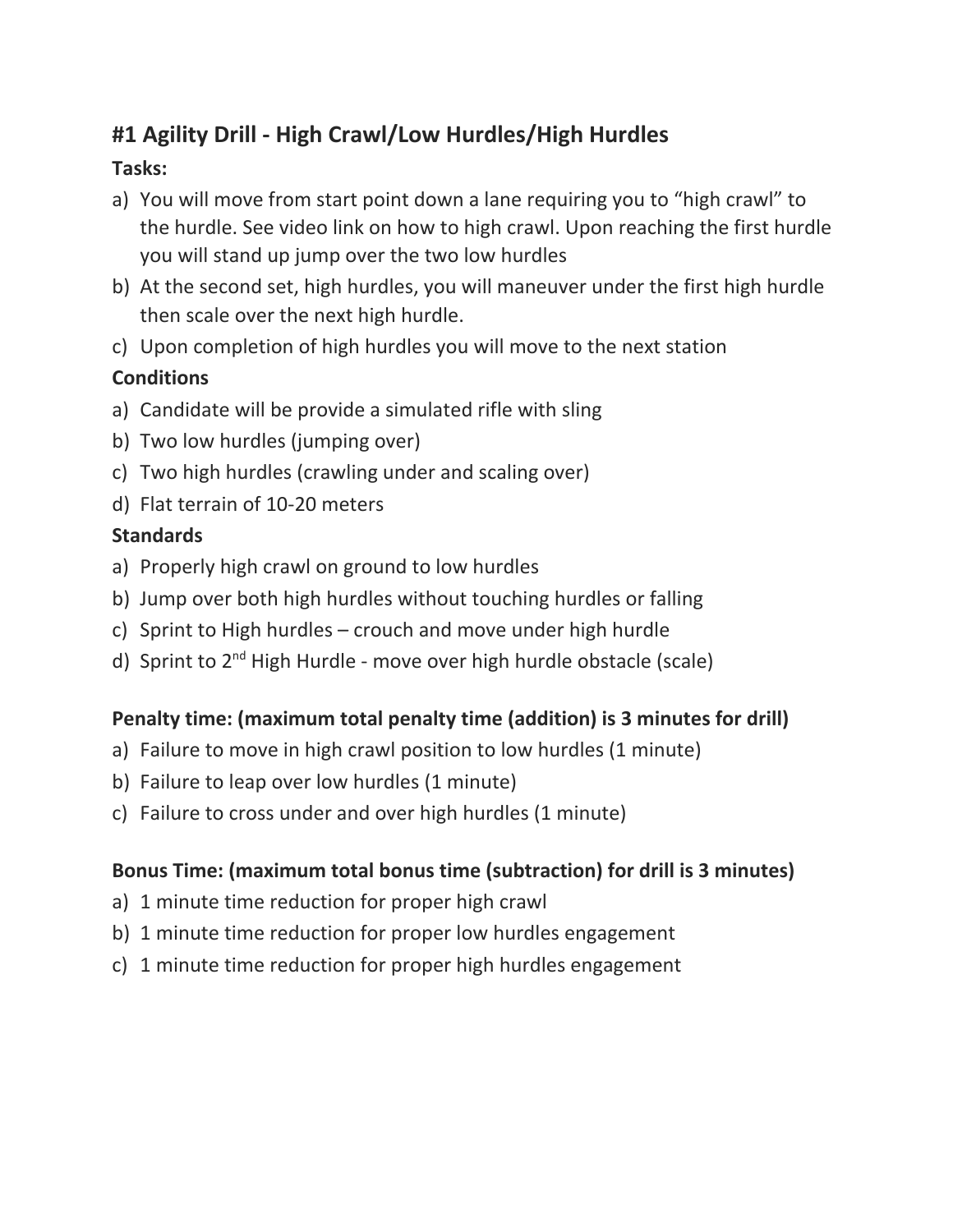### **Demonstration / Instruction**

What is the high crawl? View this movement technique video which covers all movement techniques and why this skill is so important to the military. The [high crawl demonstration begins at 2:35 minutes. https://youtu.be/](https://youtu.be/kR8VLkzfbuU)

### kR8VLkzfbuU

|    | Task #   Task Description<br>Scoring Chart:                                                                                                       | Go | No Go | Time $+/-$<br>(1 min per<br>task) |
|----|---------------------------------------------------------------------------------------------------------------------------------------------------|----|-------|-----------------------------------|
| #1 | Maneuver using high crawl method to low hurdles                                                                                                   |    |       |                                   |
| #2 | Jump over two low hurdles without fall or touching hurdles                                                                                        |    |       |                                   |
| #3 | Sprint to High Hurdles and maneuver under first high hurdle<br>without touching or falling, sprint to next hurdle and climb<br>over successfully. |    |       |                                   |
| #4 |                                                                                                                                                   |    |       |                                   |

## **Safety:**

Ensure you are physically prepared for this drill

Ensure you have proper clothing for this drill (remove all jewelry, watches, items in pockets etc.)

Do no wear clothing you cannot afford to rip/tear, stretch or damage

Ensure you have proper footwear

Risk level is low but there is potential for sprains, twisted ankles, scrapes/cuts/bruises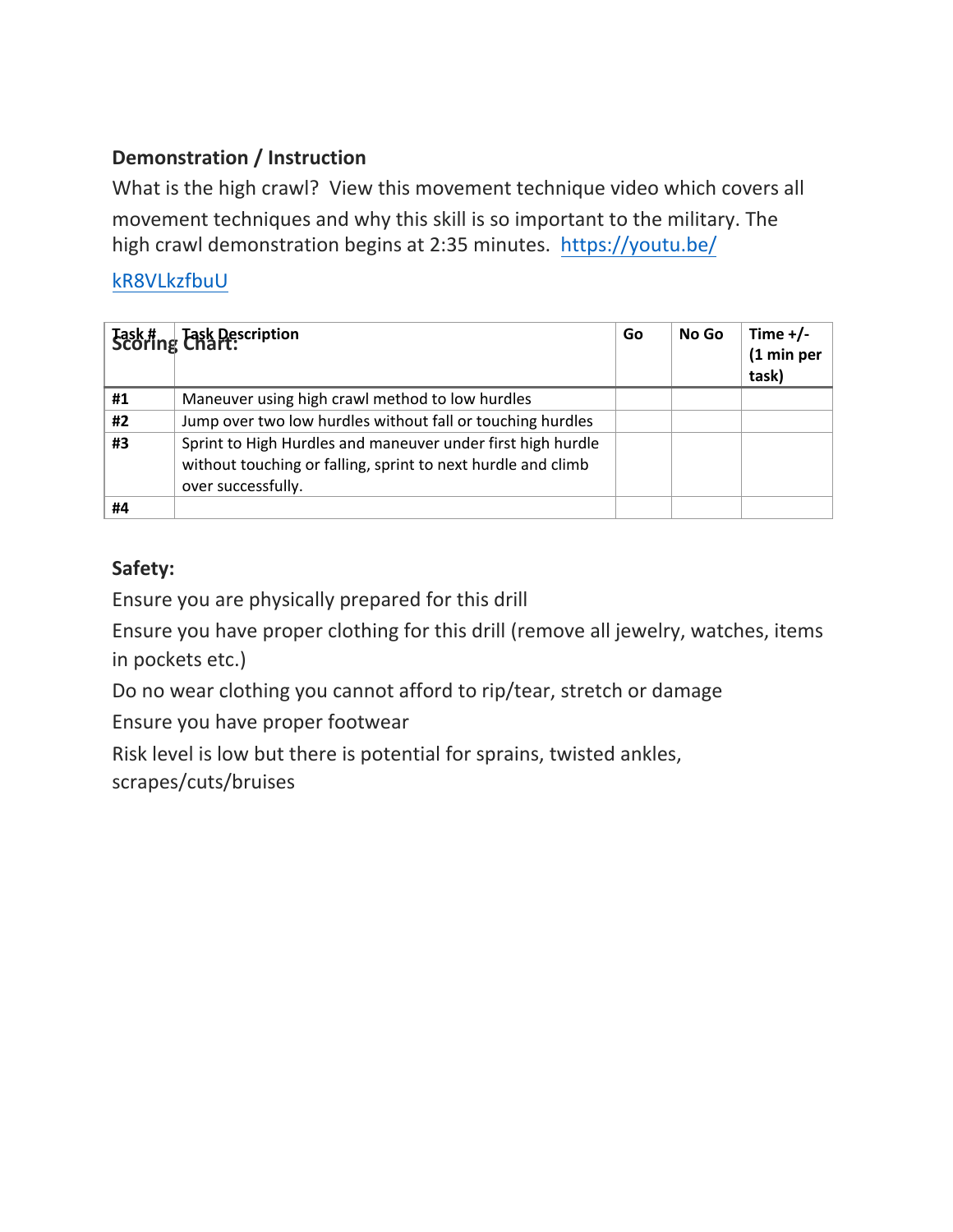# **#2 Casualty Drag (Strength Test / Core Muscles and Leg Muscles)**

### **Tasks**

Secure and move a simulated casualty (160lb mannequin) from point A (high risk site) to point B

### **Conditions**

- a) Given a 160lb mannequin who must be moved from a simulated high risk area to a "safe" point where casualty can receive first aid before being evacuated.
- b) Candidates are not required to administer first aid just conduct movement of casualty from point A to point B.
- c) You will be provided both points and instructions on how to secure casualty for a "casualty drag."

## **Standards**

Assist in administering first aid to casualty with battle buddy.

Assist in calling for MEDEVAC with battle buddy.

Must move casualty from point A to point B. Event is not timed

## **Penalty time: (maximum total penalty time (addition) is 3 minutes for drill)**

- a) Failure to move casualty from point a to point b (2 minute penalty)
- b) Stopping while moving casualty from point a to point b (1 minute penalty)
- c) Failure to treat caualty prior to movement.
- d) Failure to call in medevac

## **Bonus Time: (maximum total bonus time (subtraction) for drill is 3 minutes)**

- a) Move casualty from point a to point b (2 minutes bonus)
- b) Not stopping while moving casualty from point a to point b (1 minute bonus)
- c) Apply pressure dressing without assistance from battle buddy.
- d) Call in medevac using nine line medevac form without assistance from battle buddy.
- e)

## **Demonstration / Instruction**

Treat casualty link: https://youtu.be/LdXZ2gwIqbA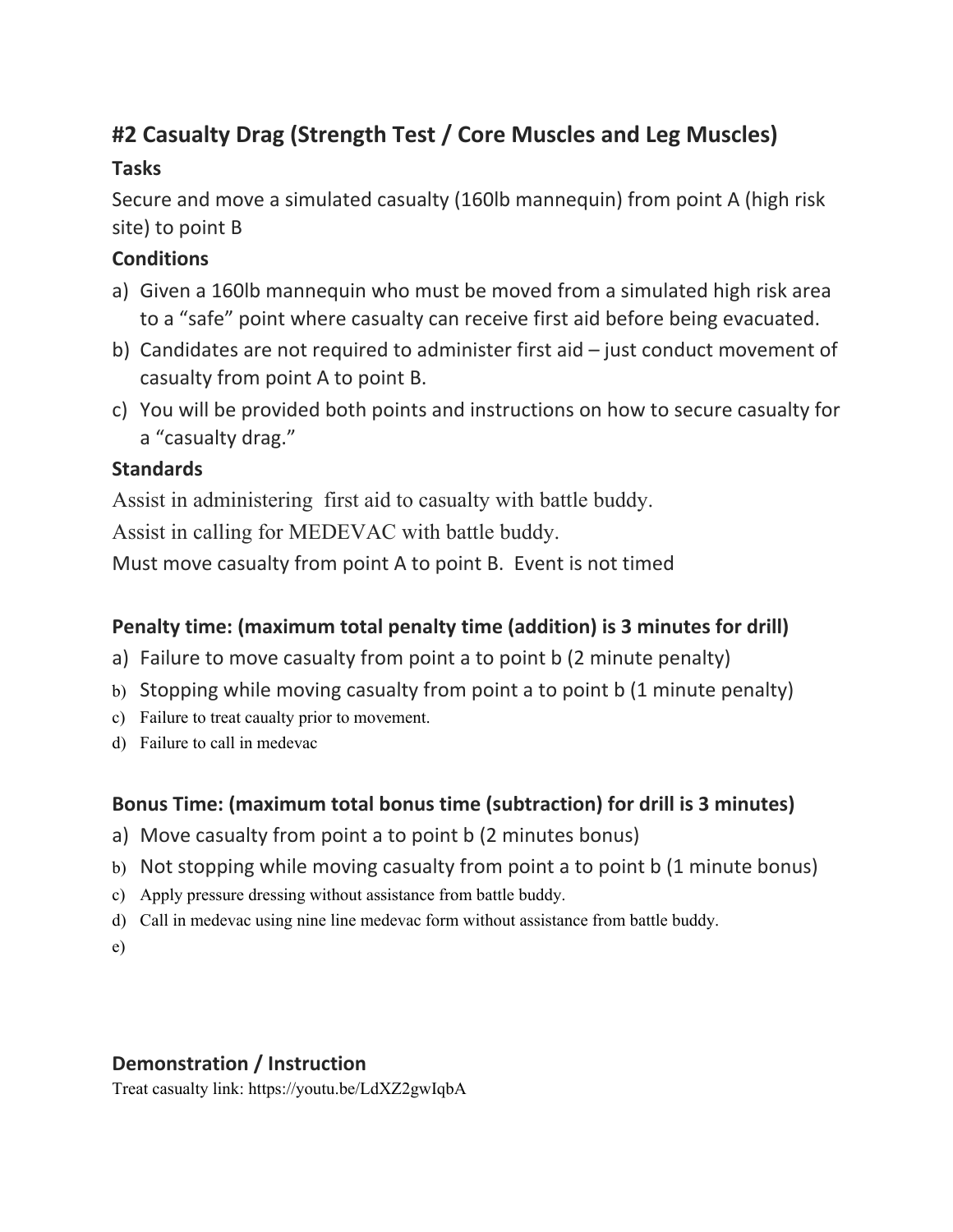Move casualty link: https://youtu.be/U0yDJ0udMkg

Medevac nine line link: https://www.youtube.com/watch?v=QPfgLon9xLU

#### **Scoring Chart:**

| Task # | <b>Task Description</b>                          | Go | No Go | Time $+/-$ |
|--------|--------------------------------------------------|----|-------|------------|
| #1     | Evaluated casualty and Applied pressure dressing |    |       |            |
|        | Assisted with nine line medevac call             |    |       |            |
|        | Secured and movecasualty from point a to point b |    |       |            |
| #2     | Did not stop during movement of casualty         |    |       |            |
|        |                                                  |    |       |            |

#### **Safety:**

- a) Ensure you are physically prepared for this drill
- b) Ensure you have proper clothing for this drill (remove all jewelry, watches, items in pockets etc.)
- c) Do not wear clothing you cannot afford to rip/tear, stretch or damage
- d) Ensure you have proper footwear
- e) Ensure you use proper lifting and carry technique
- f) Risk level is low but there is potential for back, neck or muscle injury, scrapes/cuts/bruises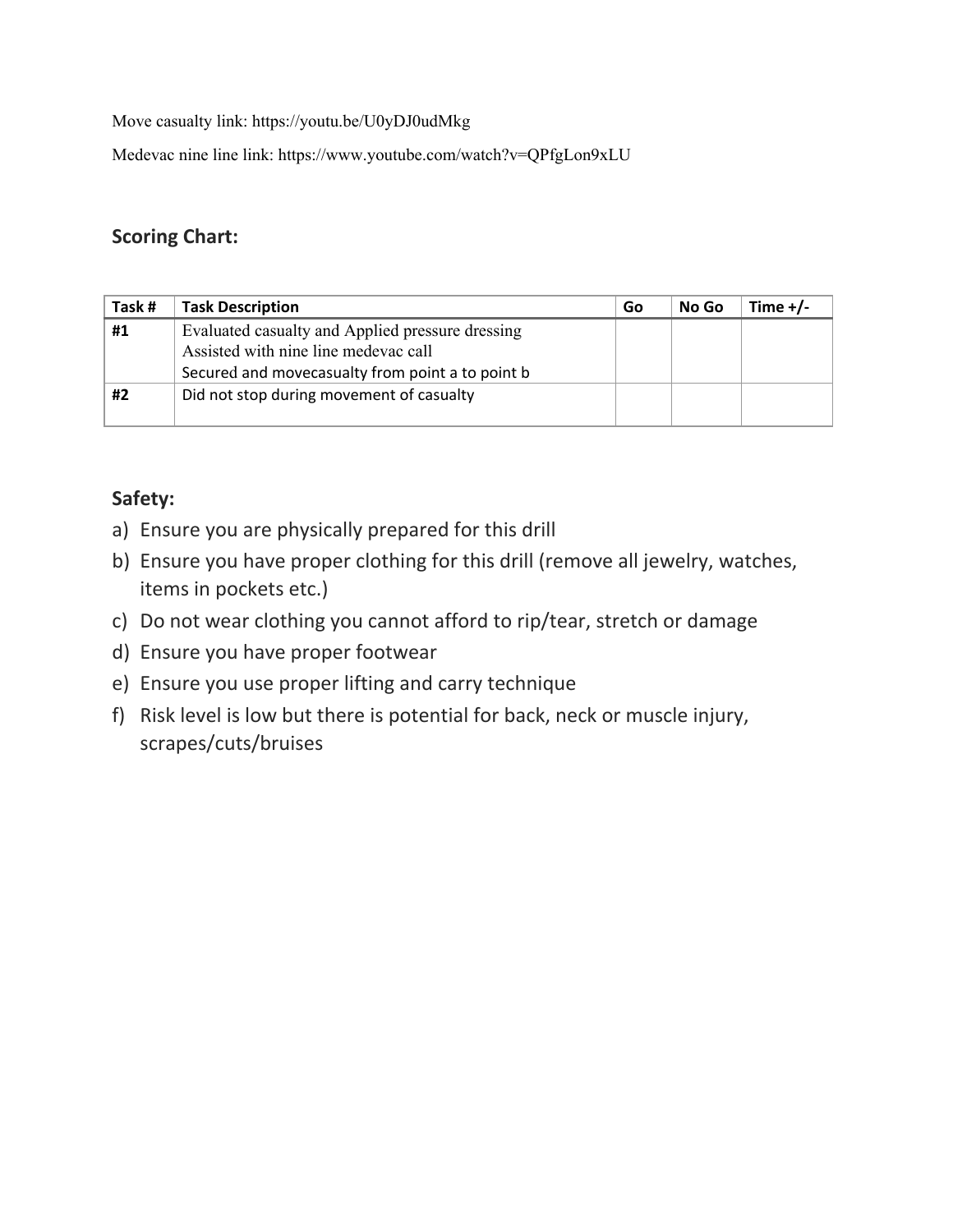# **#3 Ammunition Movement / Balance Beam (Coordinated Strength & Balance) Tasks**

Given two ammo cans with simulated ammunition, secure cans and Move across balance beams from point a (logistics point) to point b (forward unit). This simulates moving ammunition from a cache to your fellow Soldiers or a firing point during combat

## **Conditions**

You will be provided with two 15-20lb ammunition cans, two balance beams (6-10 inches from ground), a timer and a scorekeeper

## **Standards**

Must carry both ammunition cans (same time) while moving along balance beams from point A to point B. Must not fall off balance beams, drop cans or stop during movement

## **Penalty time: (maximum total penalty time (addition) is 3 minutes for drill)**

Failure to move ammunition on beams from point a to point b (2 minute penalty) Dismounting/falling off beams while moving ammunition from point a to point b (1 minute penalty)

Stopping while moving ammunition from point a to point b (1 minute penalty)

## **Bonus Time: (maximum total bonus time (subtraction) for drill is 3 minutes)**

- f) Move ammunition from point a to point b (2 minutes bonus)
- g) Not stopping while moving ammunition from point a to point b (1 minute bonus)

## **Demonstration / Instruction**

Your grade will demonstrate on site how to perform the tasks

## **Scoring Chart:**

| Task# | <b>Task Description</b>                            | Go | No Go | Time $+/-$ |
|-------|----------------------------------------------------|----|-------|------------|
| #1    | Secure and move ammunition from point a to point b |    |       |            |
| #2    | Did not stop during movement of casualty           |    |       |            |
| #3    | Did not fall off beams during movement of casualty |    |       |            |
|       |                                                    |    |       |            |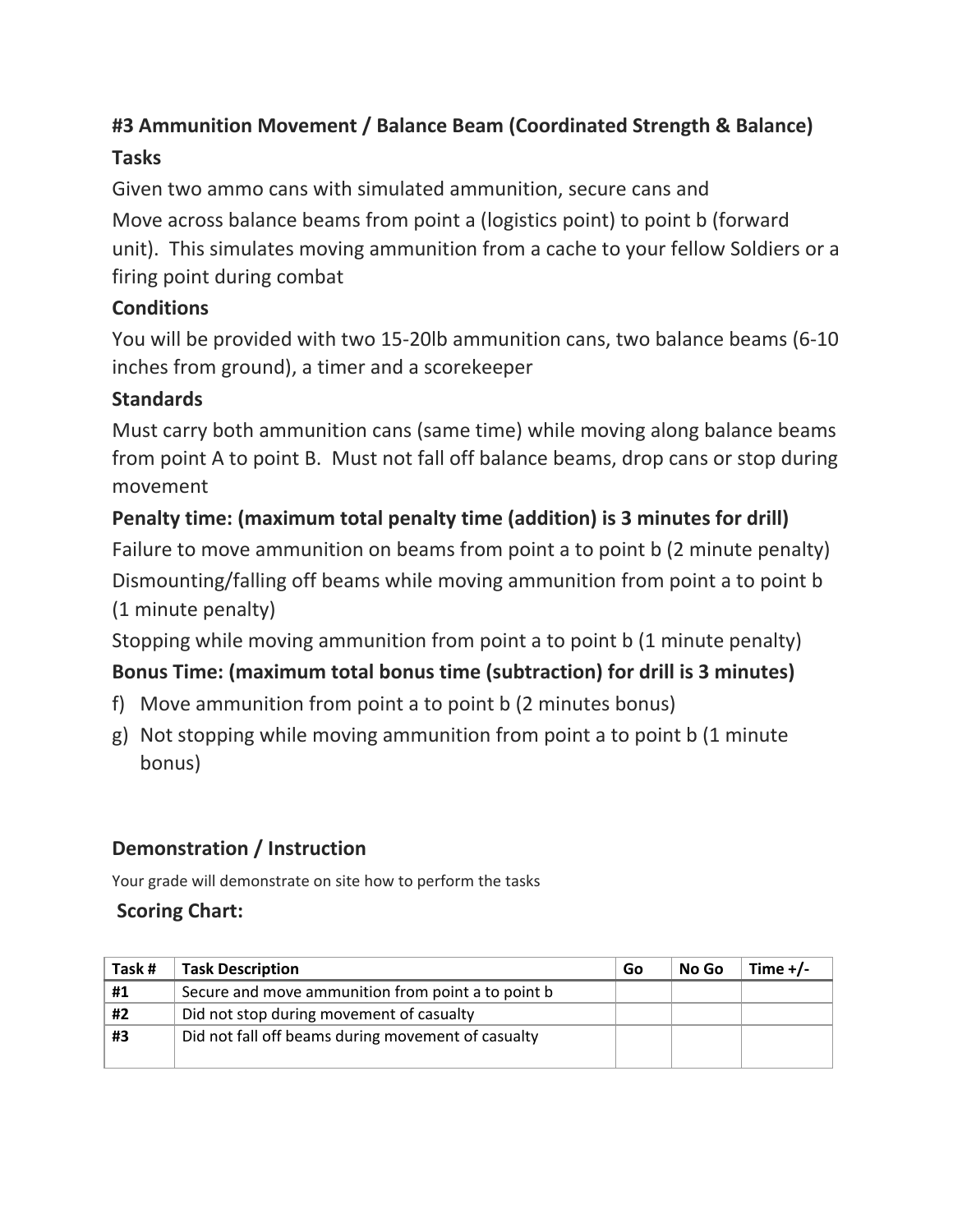Safety:

- a) Ensure you are physically prepared for this drill
- b) Ensure you have proper clothing for this drill (remove all jewelry, watches, items in pockets etc.)
- c) Do not wear clothing you cannot afford to rip/tear, stretch or damage
- d) Ensure you have proper footwear
- e) Ensure you use proper lifting and carry technique
- f) Risk level is low but there is potential for back, neck or muscle injury, scrapes/cuts/bruises

### **#4 Point – Aim - Move**

### **Tasks:**

- a) With your simulated weapon provided by unit armorer, move in a "low-ready" position to each target
- b) Aim and simulate engagement of each target using proper simulated weapon control and aim
- c) Move correctly to each target site within the allocated time
- d) Turn in your simulated weapon to unit armorer at end of drill #4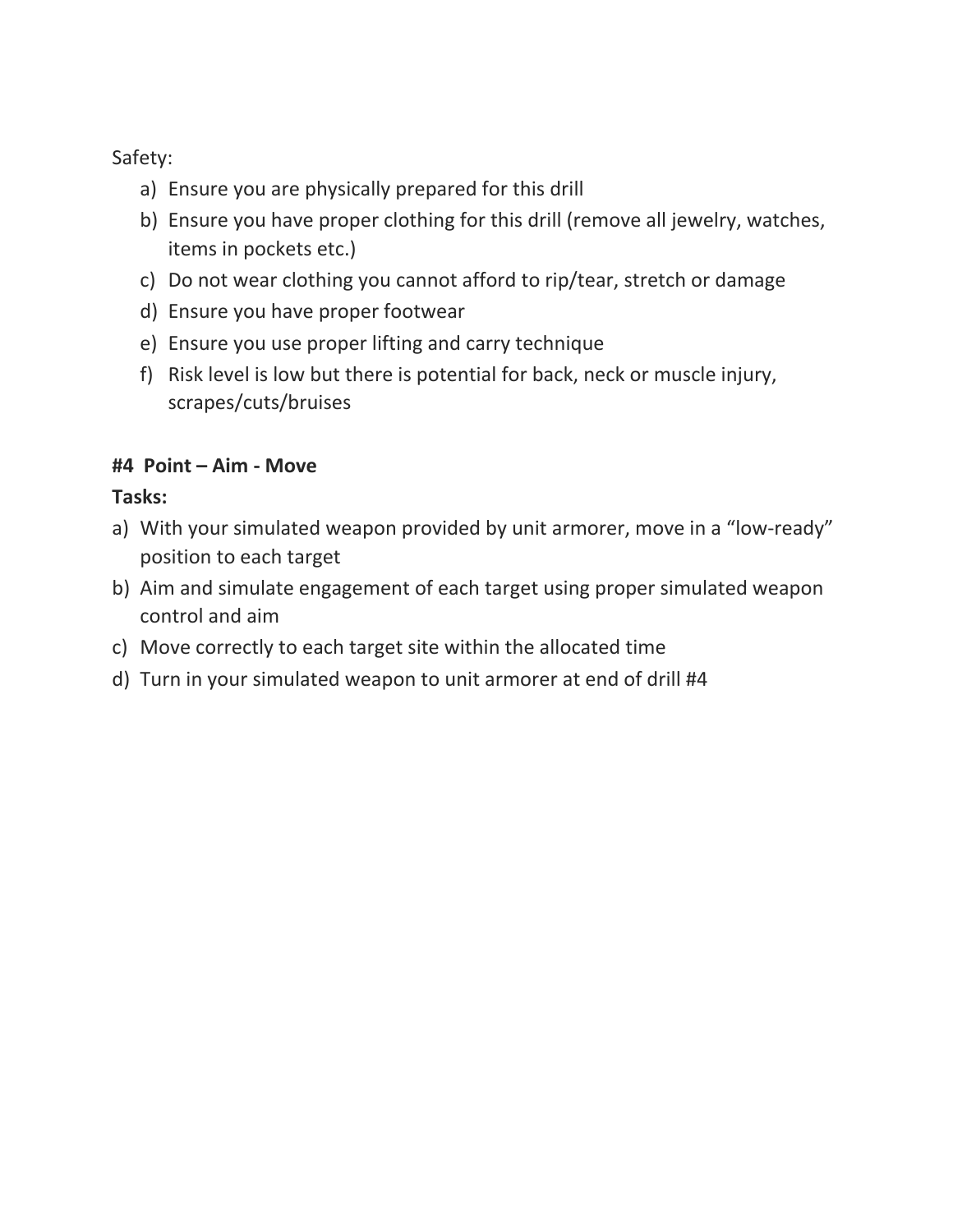#### **Conditions**

- a) You will be provided a simulated rifle with sling
- b) Given a relatively flat and marked lane to maneuver
- c) Provided to 2 target silhouettes and barricades
- d) Provided to barriers to maneuver on targets
- e) Provided a timer and an evaluator

### **Standards**

- a) Move from start point with simulated rifle in the low-ready position. Candidates must maintain low-ready position until they reach first barricade and firing/target point
- b) Movement must be smooth and balanced to allow transition to firing position. Candidates who stumble, fall, or move in an unsafe manner will receive one penalty minute
- c) Running is not authorized and one minute of penalty time will be added for any candidate who runs this test.
- d) Upon reaching a firing/target point safely raise simulated rifle and site the target. You will not fire any projectiles. You must keep moving! Do not stop to do this site picture/aim. Once you have gained a good site picture of your target lower your weapon to the low-ready position as you continue to move to the final barricade/target.
- e) Repeat site picture drill at second target then move to exit point.
- f) Conditions
- g) You are provided a simulated rifle, a barricade, path and targets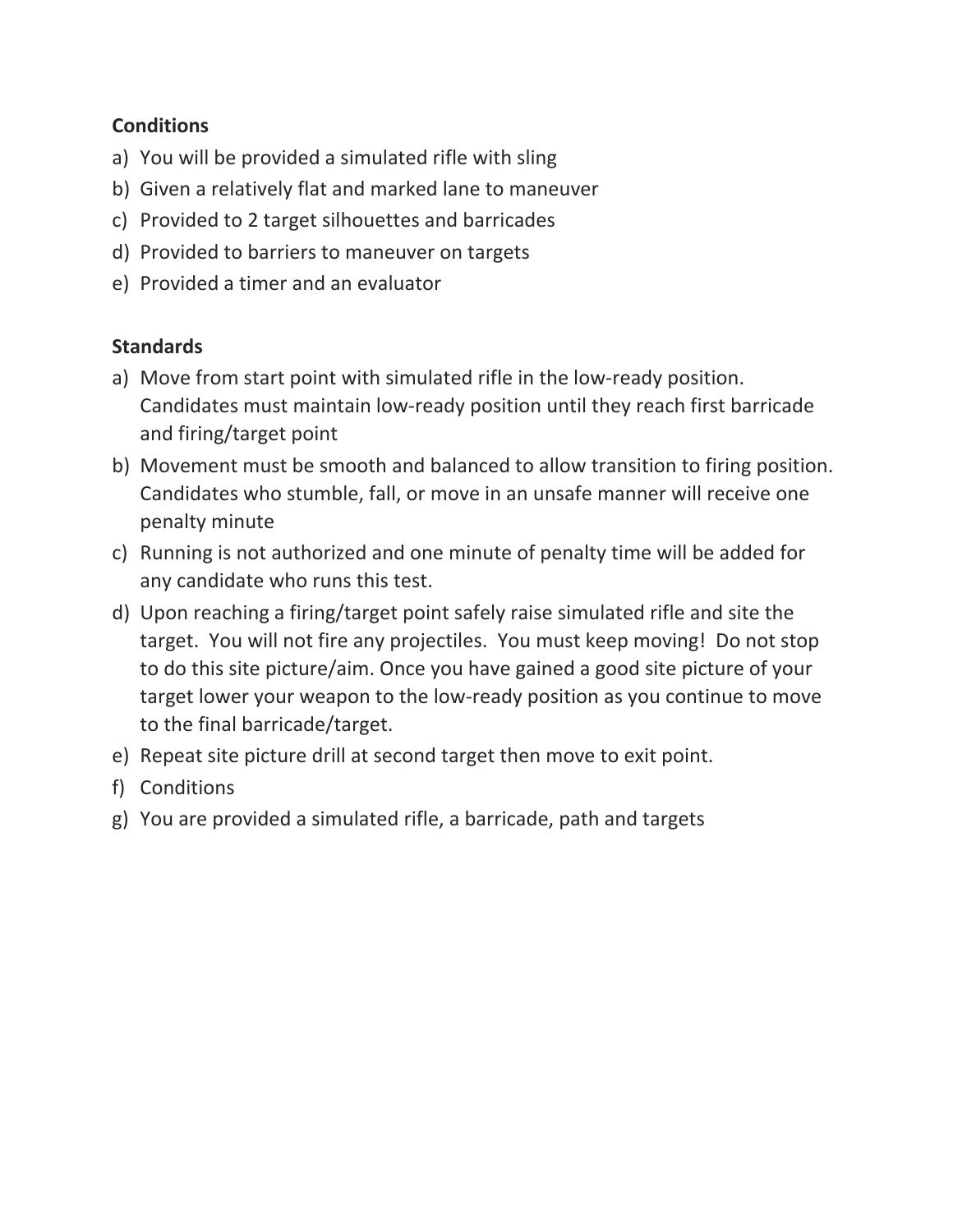### **Penalty time: (maximum total penalty time (addition) is 3 minutes for drill)**

- a) Failure to move safely in low-ready position to barricade/target (1 minute penalty)
- b) Failure to keep weapon raised and target engaged WHILE MOVING along barricade (1 minute penalty)
- c) Stopping or not returning weapon to low-ready position upon clearance of target and barricade (1 minute penalty)

### **Bonus Time: (maximum total bonus time (subtraction) for drill is 3 minutes)**

- a) Move with weapon in low-ready position safely to barricade and target without stopping (1 minute bonus)
- b) Raise simulated rifle, engage target while moving along barricade without stopping (1 minute bonus)
- c) Returning weapon to low-ready safe position upon clearing barricade and moving safely to finish point (1 minute bonus)

#### **Demonstration / Instruction**

● Your grader will demonstrate this task on site.

#### **Scoring Chart:**

| Task # | <b>Task Description</b>                                                | Go | No Go | Time $+/-$ |
|--------|------------------------------------------------------------------------|----|-------|------------|
| #1     | Move to target/barricade in low ready position safely                  |    |       |            |
| #2     | Aim and move along barricade while engaging target without<br>stopping |    |       |            |
| #3     | Return to low-ready position once clear of target and<br>barricade     |    |       |            |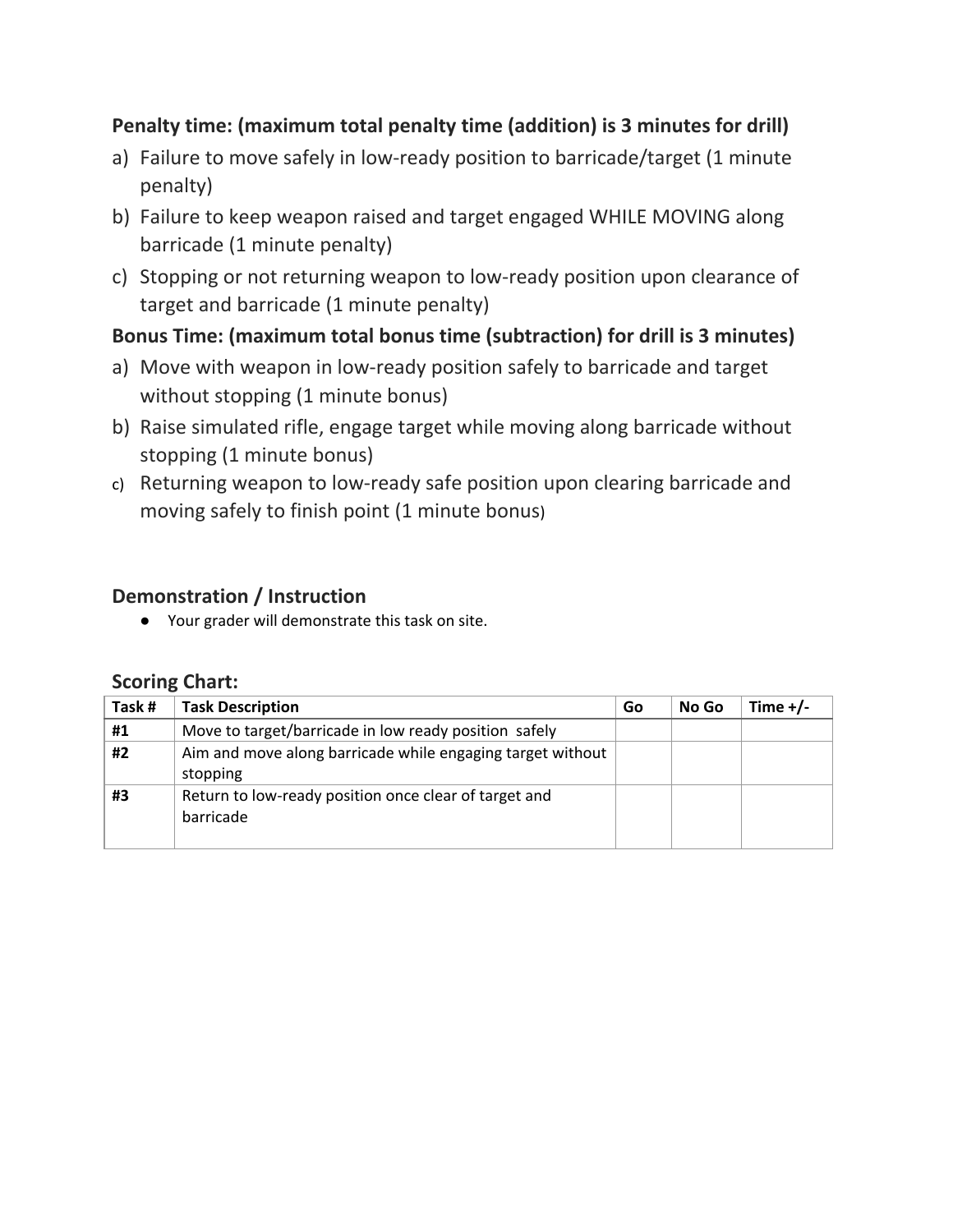## **Safety:**

- a) Ensure you never aim your rifle accidently or deliberately at any portion of another person or structure you are not engaging. When weapon is not being aimed it is pointed at the ground. Your weapon is simulated (not real) but this is still a good practice and habit to maintain
- b) Ensure you are physically prepared for this drill
- c) Ensure you have proper clothing for this drill (remove all jewelry, watches, items in pockets etc.)
- d) Do not wear clothing you cannot afford to rip/tear, stretch or damage
- e) Ensure you have proper footwear
- f) Ensure you use proper lifting and carry technique
- g) Risk level is low but there is potential for back, neck or muscle injury, scrapes/cuts/bruises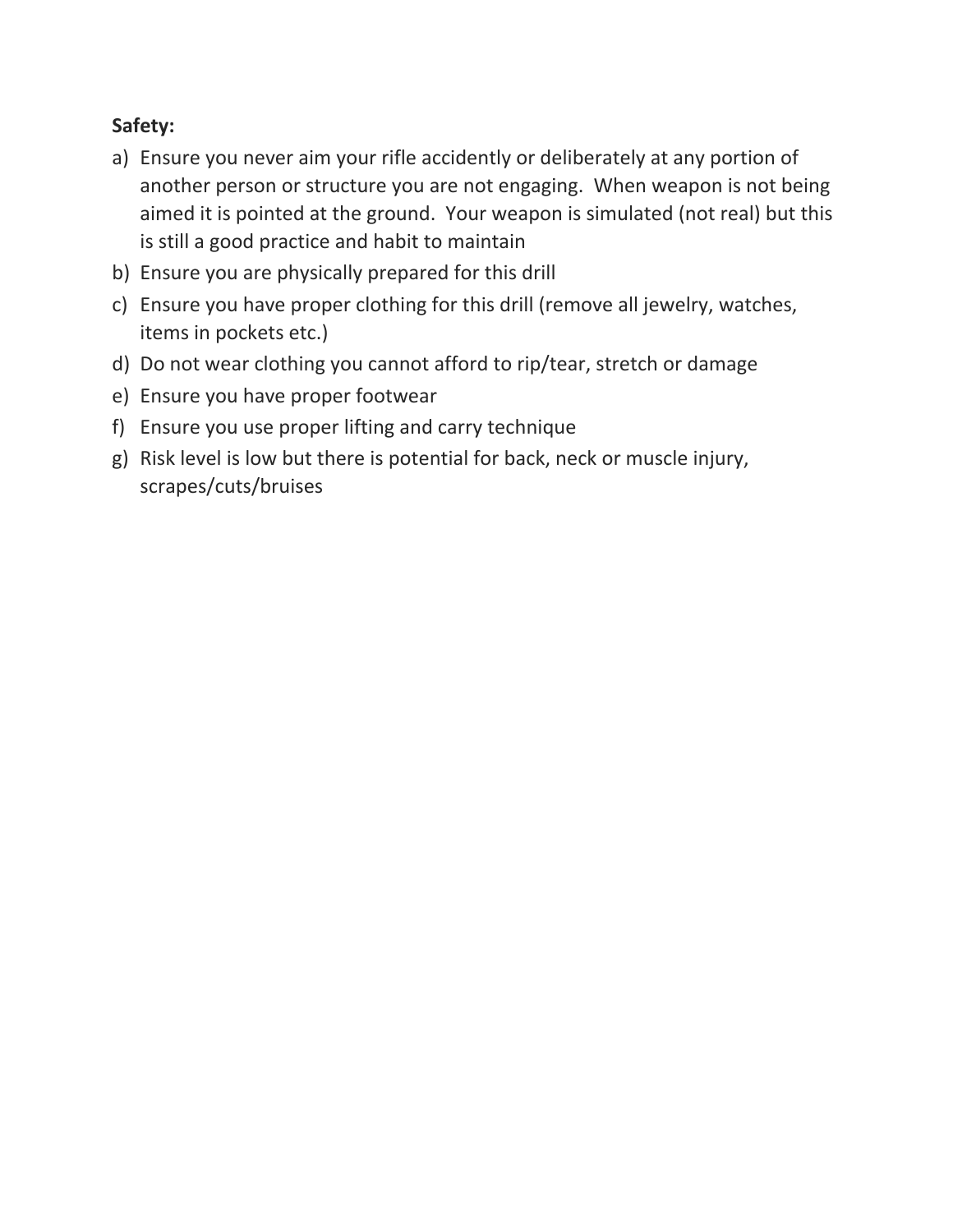#### **#5 Ammo-Can Shuttle Sprint to finish line Tasks:**

- a) With ammo can in each hand move from start point to finish line
- b) Must stay within course lane (cones) as designated
- c) Place ammo cans on designated turn-in point
- d) Report to your timer for your score sheet

## **Conditions:**

- a) Given a relatively flat surface to maneuver
- b) Given two 10lb ammo cans with simulated ammo, a cover and handles
- c) Provided a timer and maneuver evaluator

## **Standards:**

- a) Secure one ammo can in each hand and carry from designate Point A to Point B.
- b) You will receive a "GO" at this station if you complete the test without stopping or placing ammo cans on the ground prior to arriving at finish point.
- c) Proper completion of this event will reduce your total time by 3 minutes.
- d) Any time you place cans on ground before the finish line will add one penalty minute to your total time.
- e) Each time you stop will add one penalty minute to your total time
- f) Maximum penalty time for this test is three minutes

# **Penalty time: (maximum total penalty time (addition) is 3 minutes for drill)**

Stopping at any time during even (1 minute penalty per stop)

Failure to complete event (2 minute penalty)

Dropping of ammunition cans before completion (1 minute penalty)

## **Bonus Time: (maximum total bonus time (subtraction) for drill is 3 minutes)**

- a) Completion of event (2 minute bonus time)
- b) Not stopping during event and not dropping cans prior to finish (1 minute bonus time)

## **Demonstration / Instruction**

● Your grader will demonstrate on site.